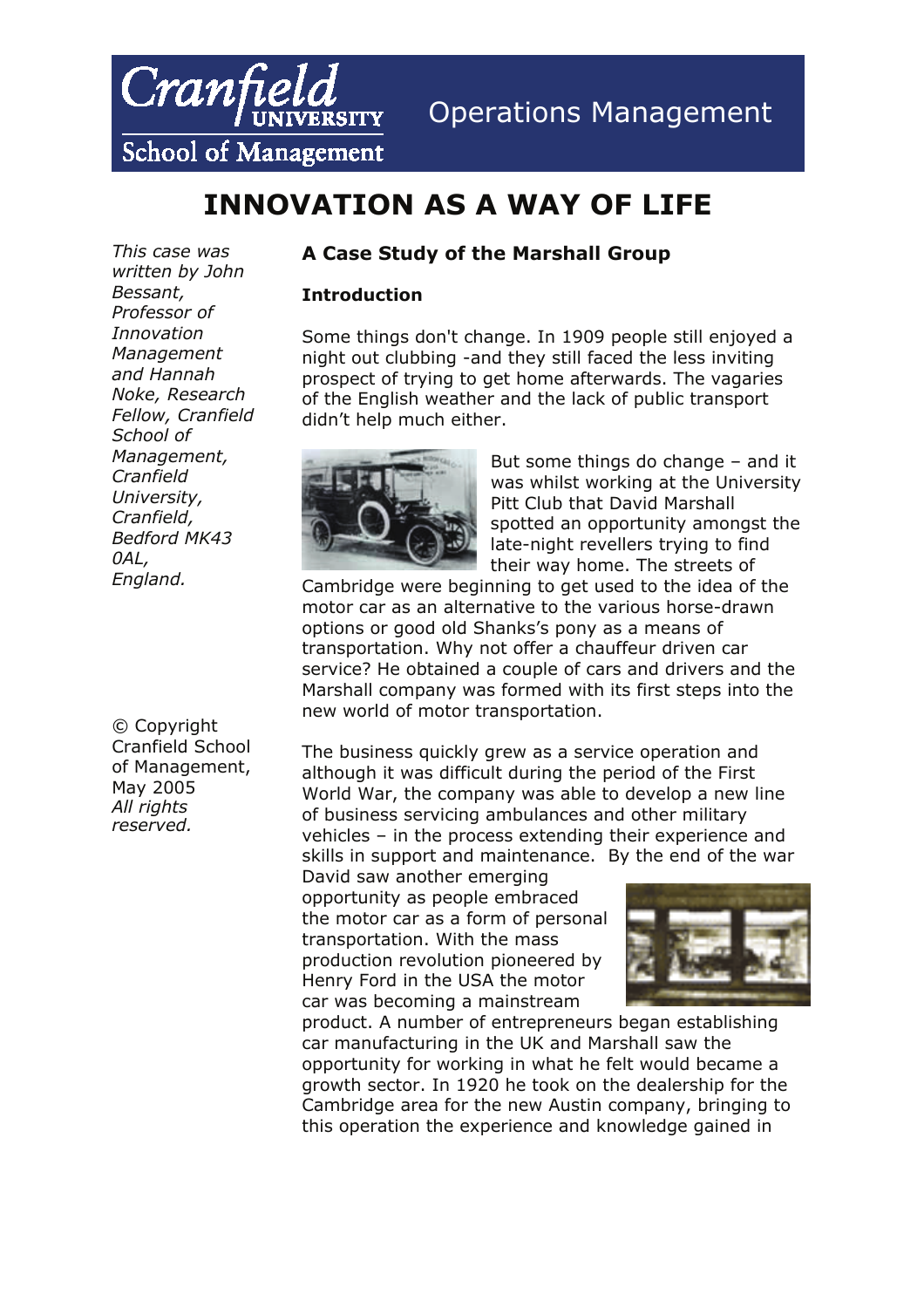running and maintaining his fleet of chauffeur driven cars.



The next step involved what was becoming a familiar pattern – spotting opportunities in unmet needs. Whilst the motor car brought many benefits, Marshall saw that for some people – specifically those who enjoyed horse-riding, feeling the wind in their hair and fresh air on their faces – it had some drawbacks. Because the cabin was enclosed they

were insulated from this open air experience – so why not give them the option to take the top off the car? However, when he approached Austin with the idea, they insisted they only made 'standard' cars. So rather than give up he purchased standard Austin cars and - using the skills and equipment in his workshops where they already knew the Austin car inside out - converted them, making the first Austin sports car.

## **Innovation by connecting**

Understanding and often anticipating user needs and connecting them with a technological capability – is a well-established characteristic of successful innovators and one which runs through the history of the Marshall group of companies. It has grown from its origins in the automotive sector to become a major player in a variety of manufacturing and service fields – but this is not simply a conglomerate. There is a clear and strong underlying link between its businesses and significant use of knowledge acquired in one area to help enter and open up new ones. Today it is one of the UK's most successful privately owned businesses with a turnover of around £650m and with over 4000 employees. Still headquartered in Cambridge, the Marshall Group has interests in the retail motor industry, transport refrigeration, aviation and specialist vehicle engineering.



*For more background information on the company see appendix 1 and the associated websites.*



#### **Like father, like son**

Riding the wave of public interest in motor cars helped Marshall to grow as a business – and by staying close to their principles of working with customers they were able to expand the car retailing business, especially in the after-sales service and maintenance area. But the recipe for their continuing success is as much about diversity as careful stewardship of an established market position.

Arthur Marshall, David's son had graduated from University in 1926 with a strong interest in flying. Just as his father had seen opportunities in the newly emerging field of motor cars, Arthur felt that his hobby might also presage a growing new area of opportunity. The Wright Brothers had flown their aeroplane in 1903, planes had been used extensively in World War One and by the late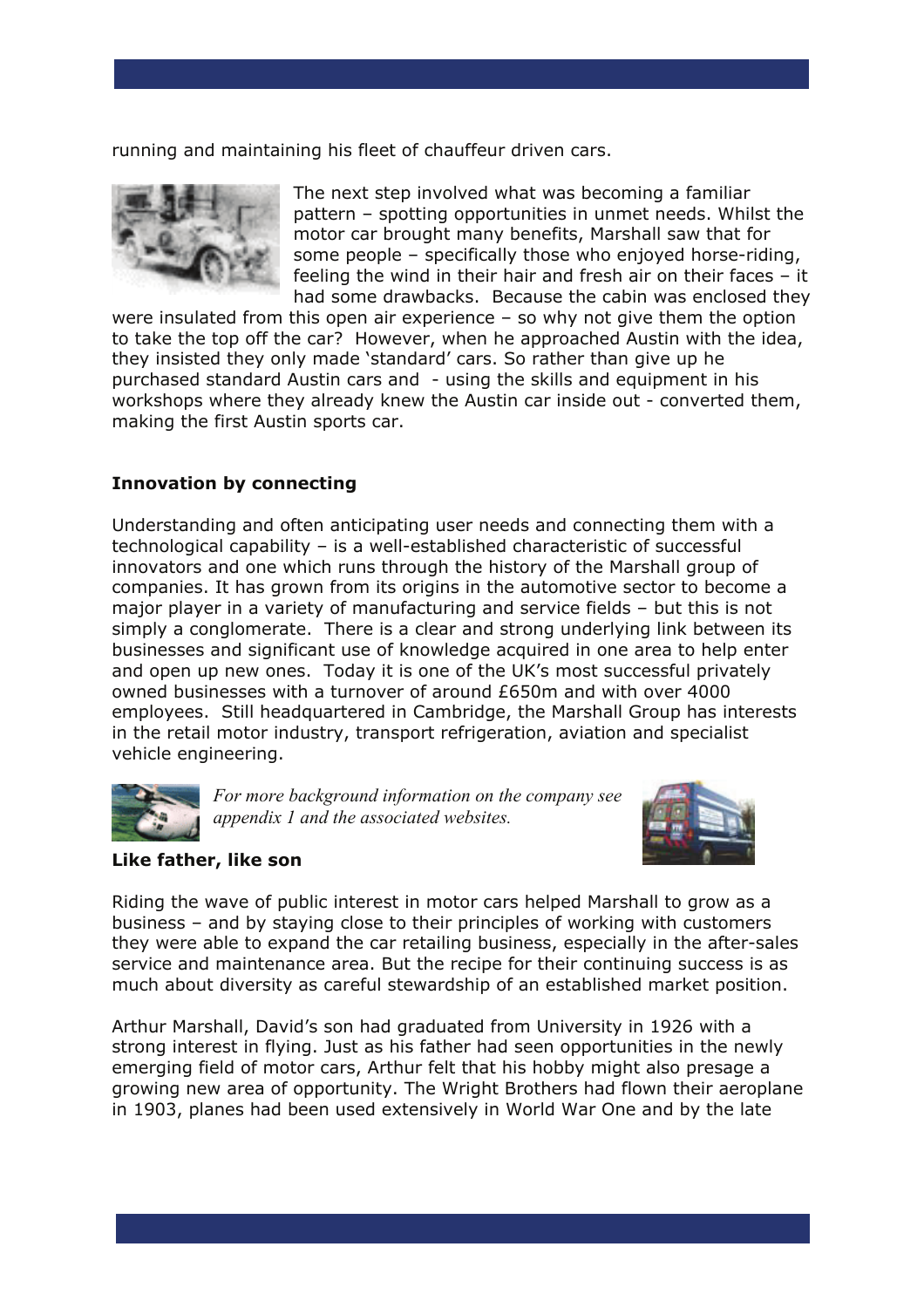1920s flying was beginning to attract the interests of a growing number of people. Being an adventurous young man Arthur decided he would like to learn to fly and having done so purchased his first aeroplane in 1929.



Not long afterwards an opportunity arose from his new hobby. One Monday Sir Alan Cobham, famous for his flying circus, saw Arthur's little aeroplane on a field outside the family home. Over lunch with Cobham a plan was hatched that saw the land becoming Cambridge's first airport, with the condition that its first use was to be for Cobham's flying circus. Through this Arthur found another opportunity and

developed a business out of teaching people to fly in his spare time on the De Havilland Gypsy Moth. The flying training business prospered as local people wanted to learn to fly.

Running an airport and flying school is not a simple matter and it quickly drew the company into a new learning phase as it mastered the skills and technologies which go with flying aeroplanes – for example providing hangars for people to store their planes in and maintenance crew to look after them. And borrowing lessons learned in car retailing there was a fruitful line in providing finance to help people to purchase planes.

As with the car business aviation proved another successful growth area for the company. But in the 1930s it also became clear that some key forces were shaping its development in important new directions. The aeroplanes that Marshall stored were getting bigger and were heavy as they were being made of metal instead of wood so they would have to move. In 1937 Marshall moved to a new and larger site and established Cambridge's second airport.



With the onset of WWII there became little need to provide services for the flying enthusiast so instead Marshall concentrated on providing services to the RAF. The company strengthened its flying training skills by the establishment in 1938 of an *ab initio* flying instructor training scheme which enabled young men without previous flying experience to learn to fly and become flying instructors within a 14 week period. This scheme, which was an immediate success, was universally adopted by the Royal Air Force in 1941 and continues to this day. Through its flying school Marshall taught 20,000 British pilots to fly, one sixth of the total number trained.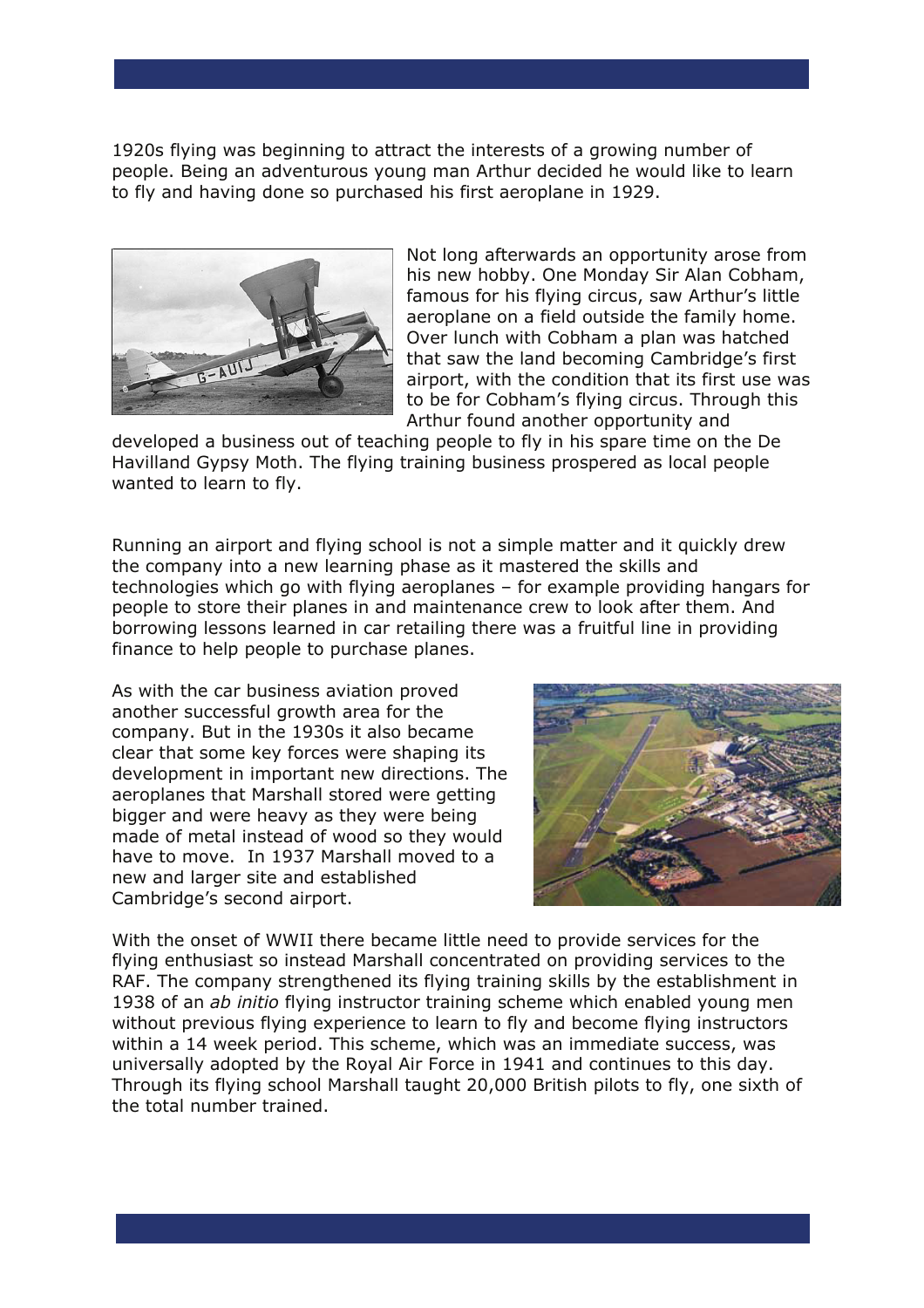During this time the British Government were under increased pressure, as there was very limited capacity in the RAF or the manufacturing companies to make vital repairs and maintenance to the planes. Consequently Lord Nuffield set up the Civilian Repair Organization, a body which looked for companies that could do maintenance, repair and modification work on aircraft. Marshall fitted neatly into this area and during the wartime period worked on over 5000 aircraft.

Central to the ability to work in this way was an accumulation of learning about operating aircraft – just as motor cars – as a total service operation. Skilled technicians capable of working on airframes and engines, investment in facilities and equipment to deal with a wide range of often-open ended challenges and close feedback from uses (such as the thousands of pilots who they trained) helped build on understanding of the particular needs of this demanding marketand the capability to deliver solutions configured to meet those needs. Much of the activity inside a Marshall hangar would involve improvisation and innovation around a particular repair or modification each one of which presented its own challenges and required its own particular blend of knowledge, skill and equipment, With 5000 opportunities for carrying out such learning it was not surprising that by the and of the war the company had a deep understanding and capability in the aircraft support industry.

## **A different tune, a different dance**

Whilst the wartime period had helped Marshall develop deep competencies, the end of the war brought with it a crisis. The military business declined rapidly and the company was too highly geared up to volume work to return to the relatively low demand of the leisure flying business. The result was 3,000 people working for Marshall with very little to do. At this point what Arthur Marshall described as 'another stroke of luck' came their way. Near to their Cambridge base was Bourne airfield on which the British Government were storing over 3,000 vehicles which had been loaned out to industry in support of the war. The government wanted some of them back but wanted them serviced. Others required scrapping but could be used for spare parts and the rest were 'nearly goers' - not good enough for government use but still with potential. Arthur saw the potential in this rusting collection and, using contacts he had made during their wartime work, secured the contract to carry out the repair/recovery work. Whilst there was a good business in repairing or scrapping for spares, the real opportunity came with converting the 'nearly goers' into specialist vehicles for delivery and related work for companies like Chivers Jams and Whitbread Breweries.



It is worth reflecting for a moment on this idea of a 'stroke of luck'. Certainly an opportunity existed but it takes vision to see the possibilities, especially beyond the obvious. And vision is not enough if there is no capability to deliver on  $it - it$  was the years of experience and competence-building around repair and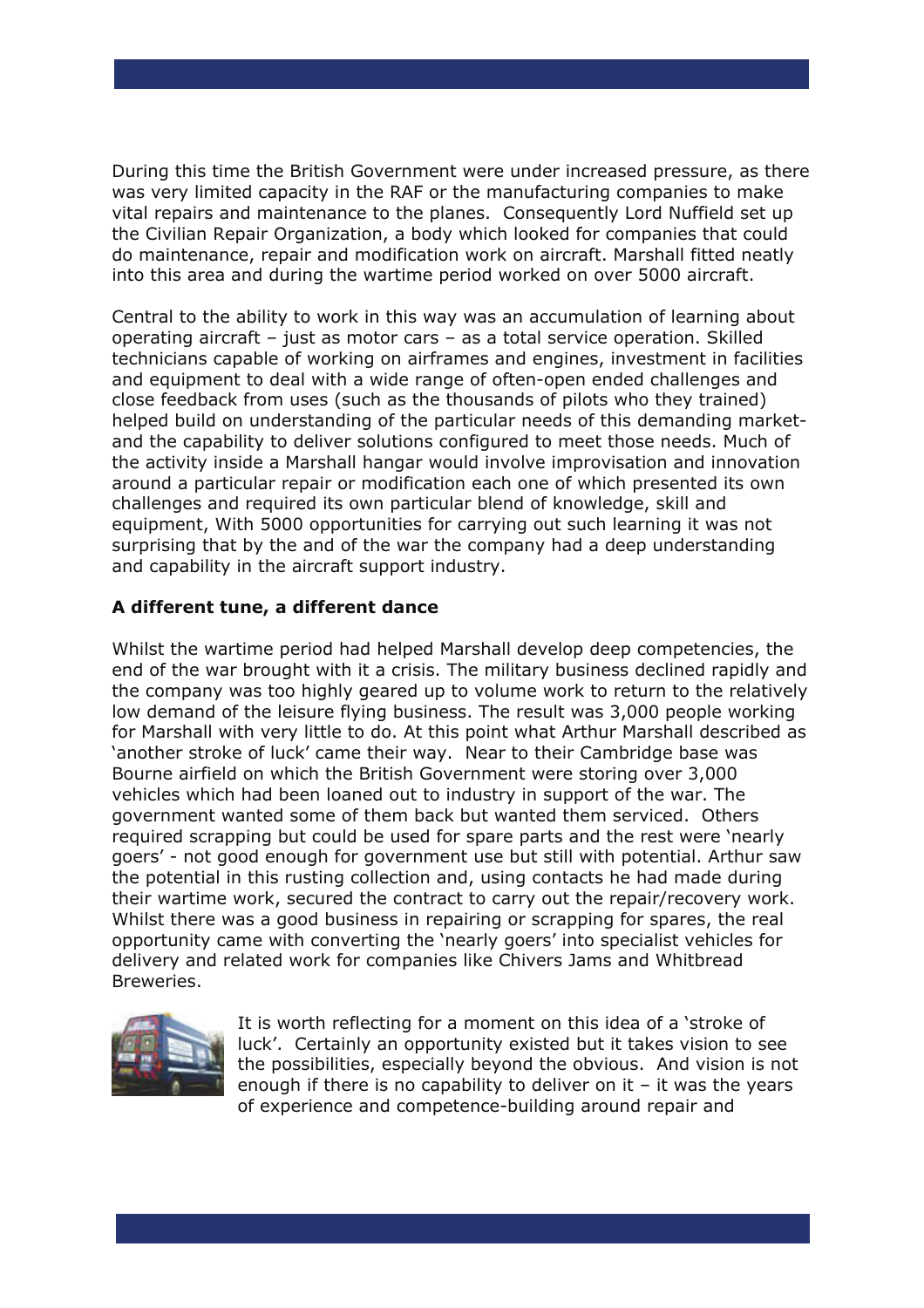modification of cars and aircraft which enabled Marshall to establish their Specialist Vehicle division. Some luck, perhaps – but as Pasteur notably put it, *'chance favours the prepared mind'.* 

#### **Still flying high**

Although the immediate post-war period saw a decline in aviation, it picked up again as a market, both in the military sense (with the Cold War putting emphasis on aircraft and missile technology) and in the rapidly growing civilian airline business. With its wartime experience Marshall was in a strong position to play a role as a sub-contractor to the growing number of aircraft manufacturing firms in the UK. It carried out work on a wide range of military and civilian aircraft.

But it didn't achieve this position by accident or by resting on laurels won through their extensive wartime work. Continued investment in skills and technology and an increasing commitment to building a design capability lay at the heart of this growth. By working across a broad spectrum of aircraft and markets they were essentially following a 'lead user' approach, constantly being stretched to acquire and deploy the latest technical capabilities. And by continuing to invest in manufacturing they could make spare parts and offer extensive support to the maintenance operation. The other key ingredient was investment in a *design* capability –*"it's our in-house design and aircraft design that really does set us above all the other jobbing shop and aircraft maintenance companies".* They have invested heavily in aircraft design (they are the second largest in the UK after BAe Systems) and this gives then a hard to imitated competitive edge. As Terry Holloway put it, *"aircraft design work gives us a skill level above screwing nuts... It provides graduate engineers with design work that is part of the motivation process because they want to stay with the company because of the work that we are doing".*

In 1960, the Company began its strong links with the North American aircraft industry when it became the first Gulfstream Service Centre outside the USA. These US links were strengthened in 1966 when Marshall began a relationship with Lockheed Martin in introducing the C-130K Hercules aircraft to Royal Air Force.



Since then, they have provided continuous support on the Hercules conducting



over 300 major modifications that have included wing rebuilding and fuselage stretching. Their agility and innovation skills were clearly demonstrated in the installation of air to air refuelling equipment at the time of the Falklands War in 1982 – they were able to complete the entire project including designing, in just 19 days.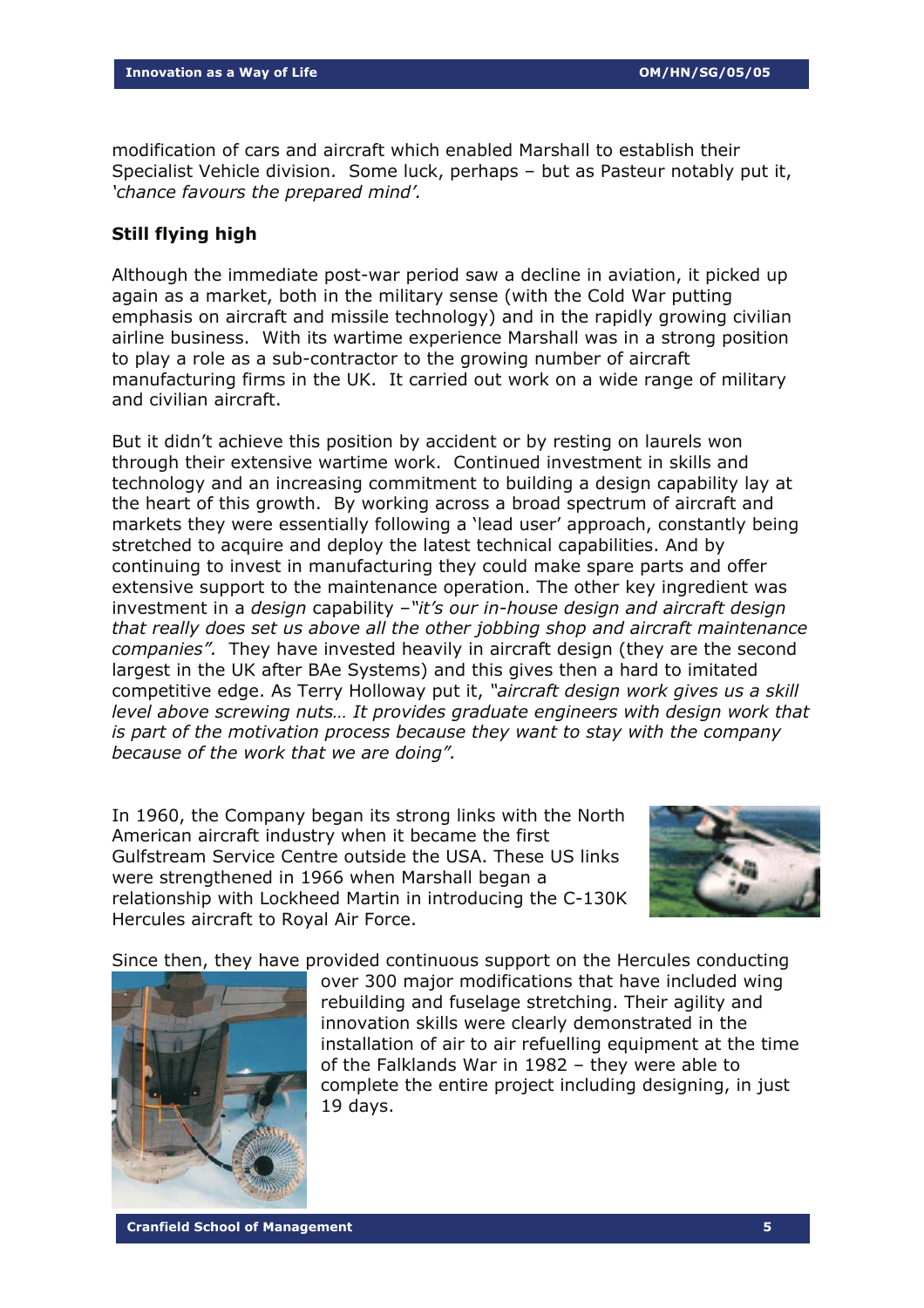More recently, Marshall have helped introduce the new C-130J variant to Royal Air Force service and is also managing the Contractor Run Interim Logistics Support Organisation, on behalf of Lockheed Martin in Swindon, supporting the C-130J fleet at nearby RAF Lyneham.

In 1982, the company further strengthened its relationship with Lockheed Martin when nine civilian TriStar aircraft were converted to Strategic Tanker Freighter Aircraft for the Royal Air Force. Marshall is a Sister Design Authority to Lockheed Martin for both the C-130 Hercules and the Lockheed TriStar. and to Boeing for the RAF fleet of E3 Airborne Early Warning AWACS aircraft which it has been responsible for servicing since 1995.

## **Driving innovation**

Their progress in aviation did not overshadow the motor retailing business which had been the basis of the company since the 1920s.In 1955 Michael Marshall as a third generation family member joined the motor business and began expanding it. His early contribution was to take it from the original Jesus Lane garage site through a major expansion programme. Today the business represents 16 manufacturers and is engaged in a wide range of leasing, financing and other related activities as well as retailing and servicing vehicles. Innovation has been just as evident in this field – the company were the first to install CRM (customer relationship management) software in the UK and pioneered the concept of the multi-franchise car supermarket. Their parts and distribution systems are highly developed and integrated to provide scale economies across different franchises. Above all they have stayed close to their customer base, developing a strong reputation for service and customer loyalty.

## **A question of balance**

Marshall's has used its diverse nature to its advantage and it has been able to balance out the peaks and troughs of business through spreading the risk it takes through different revenue streams. We have already seen this in their ability to switch into different but related areas of technology and market. But it also operates as a principle within business areas, for example, in the motor retailing part of the organisation where they have 16 different franchises. Similarly, part of the rationale behind deciding to maintain a manufacturing operation is that it provides the business with large amounts of cash in arrears but high costs upfront, whereas the advantage of the motor retailing business is that they do not have to pay the manufacturer till much later.

But the ability to operate in business areas with different cycles and cash flow patterns only works if there is integration at a deeper level, around the area of technological and market knowledge. Their consistent investment in building mechanisms to get and stay close to user needs (even in the highly demanding field of aerospace) and in learning-by-doing around key technological areas has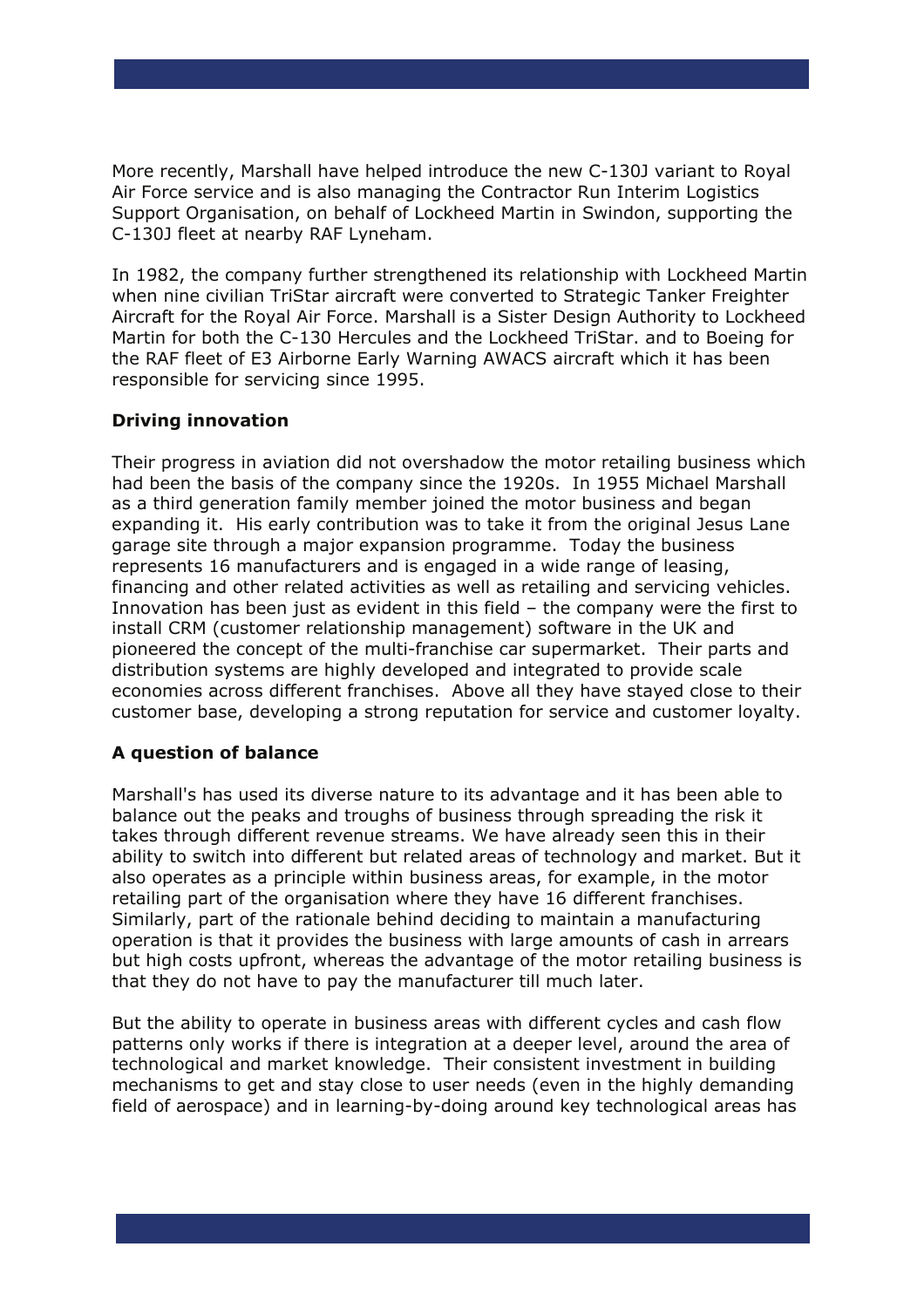paid off in giving them the flexibility to make such cross-business synergies actually work.

#### **Innovation philosophy**

It would be hard to argue with the premise that Marshall are an innovative company – in products and services offered, in processes deployed, in markets and positioning and in their underlying business models. They are well known as early adopters and often pioneers of new fields – a tradition which clearly goes back to the early days of the business.

Yet although they are consistently at the forefront in terms of innovation they don't see themselves as driven by the pursuit of innovation. Rather this is an *output*, a consequence of having positioned themselves to be able to identify and exploit interesting new opportunities. As Terry Holloway puts it,

*"Innovation itself is not something that drives our business, what I see driving our business is the opportunity to make profit which sustains growth, growth provides long term which provides long term employment, sustains our workforce and enables us to increase skills if you have a high skills base you can be more flexible you can become more innovative"* 

Being family owned has enabled Marshall's to have a long-term strategic outlook on its future rather than be driven by short-term gain. This has often seen the company invest in projects that did not always offer a return such as a rocket that Marshall developed with NASA. Whilst this project did not make money, it enhanced their reputation in the field and lead to further opportunities. Other projects in the same vein have included work on the fuel cell that was eventually used in all U.S space aircraft, the design of Concorde's dropped nose and auxiliary fuel tanks on the Boeing ER range. The value from these projects is not viewed purely in monetary terms but the fact it offers Marshall's engineering varied and interesting leading edge projects and builds their reputation.

It has also helped them follow through and grow with emerging opportunities. For example, in the aerospace field *"we saw the advantage of putting our design office equipment right alongside our maintenance people in the hangars so they could interact and work together. We recognised that aircraft maintenance was a complete service package, and by being able to offer post design support we now manage people's fleets of aircraft "* 

But their approach to innovation is not simply picking up on opportunities – they are adept at getting close to users and working with them to develop new directions – essentially employing their version of what Eric von Hippel calls the 'user active' approach to innovation. A good example comes from the Specialist Vehicle division where through a contract with the British Army developing Land Rover ambulances another project arose. When talking to the doctors about the ambulances, they also started complaining about how terrible the tents were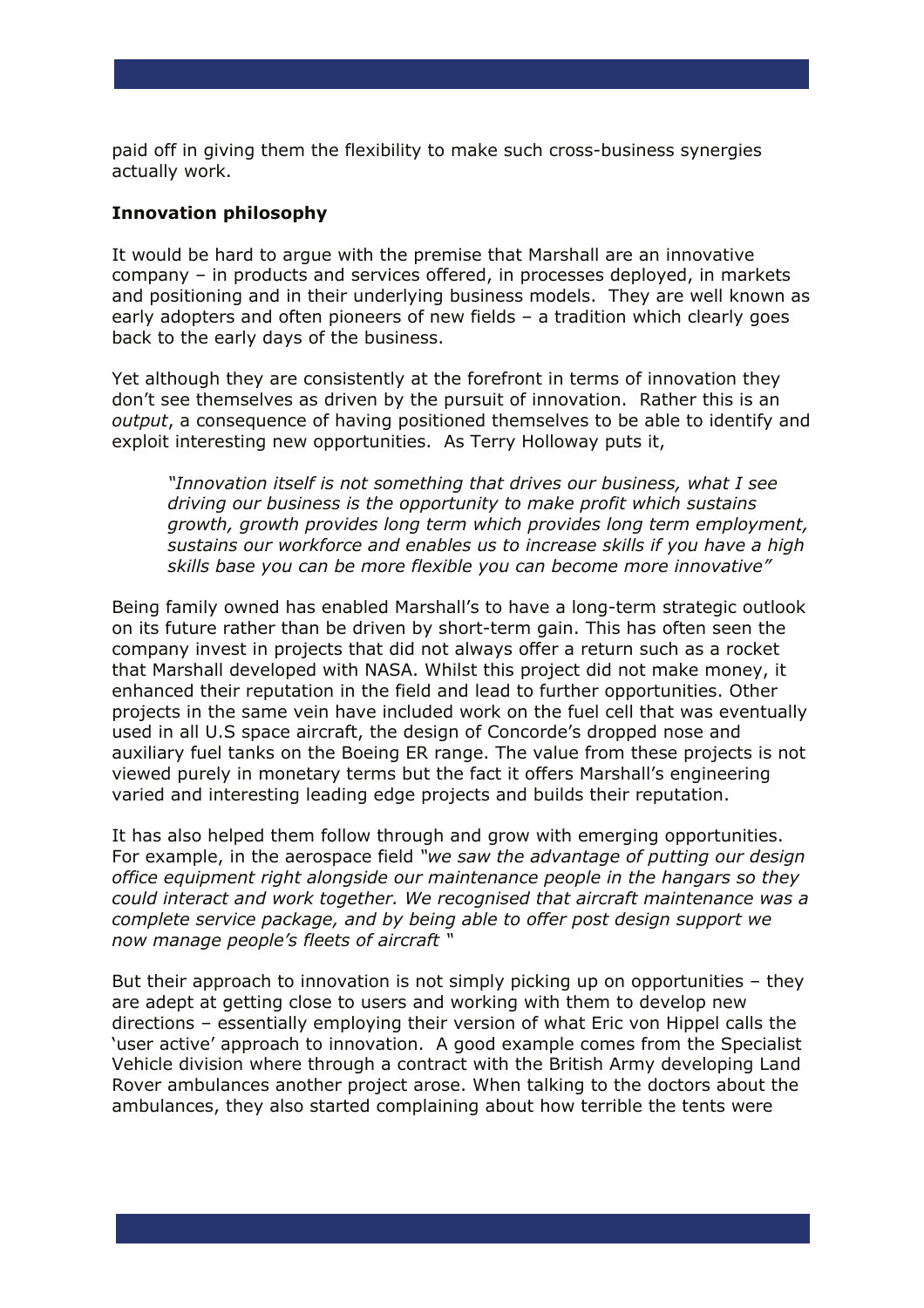that they used as operating theatres. Through this conversation Marshall's were able to link their existing competences of making mobile units such as bakeries to being able to create an expandable mobile theatre. The resulting mobile theatre is ISO container size in transit but expands to three times the size. It has been designed as a modular unit to transport, yet with surgical facilities that looked exactly the same as an NHS operating theatre from inside but in miniature. These were highly successful in the Gulf War and sold to other governments.

But the same doctors highlighted the shortage of NHS operating theatres, which take years to build new hospitals. From this came the idea of designing modular full size operating theatres that were built by Marshall in 25/26 weeks, fully equipped and tested. Then they were broken down and transported over a weekend and installed on a pre-prepared site. From specialist vehicle to providing the health sector with increased capacity that is cheaper and easier to install shows the Marshall innovation philosophy in action.

## **The importance of human capital**

Underlying the Marshall Group's success is a strong commitment to its employees, one indicator of which is the number of long service awards achieved in the company. Three awards have been awarded for 60 years of service, 23 for 50 years, 194 for 40 years and 545 for 30 years of service! This is not simply the result of paternalistic employment practices but rather recognition of the high dependence the business has on its workforce. Being able to offer highly customised solutions to emerging market needs requires a combination of technical expertise, creativity and flexibility which is delivered through motivated and well–trained people. The commitment which the company has to training goes well beyond simply upgrading skills to include significant opportunities for personal and career development – but it is also based on sound business logic around securing a long-term return on this investment. "*We have an ethos in the business of giving people the greatest skills possible as well as initial training and continuous professional development and you can't afford to do this if you don't keep your people for a very long time because if not they become a drain on your overheads which means that you are not competitive".* 

A good example of this philosophy has been their approach to apprenticeships. Whilst this form of training lapsed during the second half of the  $20<sup>th</sup>$  century some companies recognised that without investment in developing the combination of technical knowledge and its practice future growth prospects would be damaged. The aerospace sector is a good example which explains why Marshall continued to invest in this activity; 23% of the Modern apprentices for the Aerospace Industry in the UK in 2004 were trained by Marshall Aerospace confirming its commitment to 'good' people in its businesses.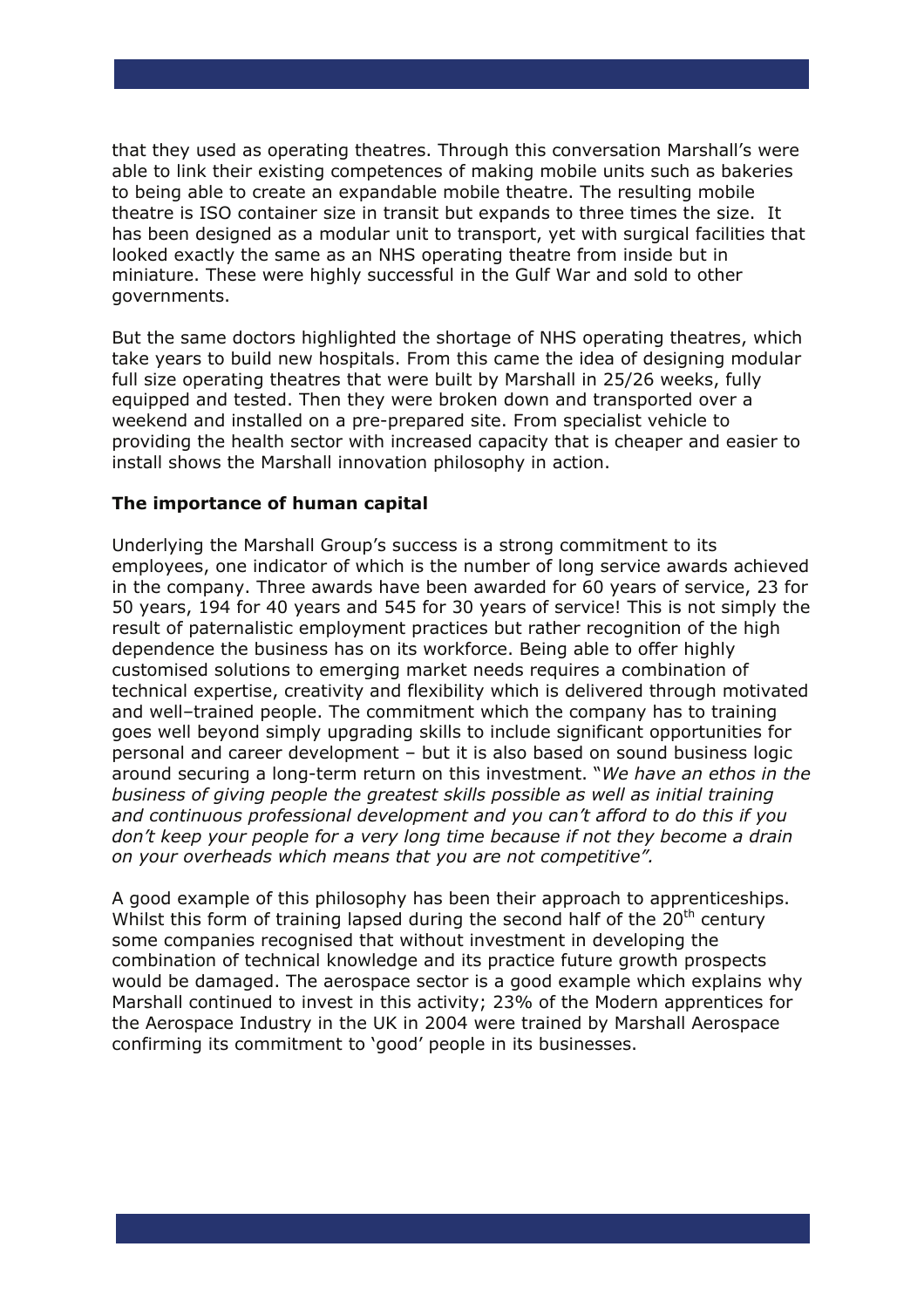#### **Innovation as a dynamic capability**

Any organization can get lucky once – someone comes up with a new idea, someone spots a great unexploited opportunity, the firm finds itself in the right place at the right time, or some other combination of circumstances leads to some success with something new. Using innovation to enable long-term survival and growth is much more difficult – it depends on building the capability to repeat the trick. Research on innovation consistently supports the view that successful firms *learn* how to do this – not always an easy process and with problems as well as successes - but a process which builds capability and also makes it harder for others to simply copy them. The trouble with innovation, of course, is that it is unpredictable – the challenges of new markets, technologies, the business and political environment and a host of other elements don't stay conveniently static. So effective innovation management involves learning and continuing to learn – building what is often called *dynamic capability*.

Marshall offers a good example of this process – on the surface it appears to have had a number of 'lucky' breaks - being in the right place and equipped with the capabilities to exploit new opportunities as they emerge. But if we look closer we can see that their ability to take advantage of new circumstances depends enormously on investments and commitments they have made in the past and capabilities which they have built up. They faced a number of crises – for example, the downturn in demand following the end of the Second World War could have finished the company but instead they were able to diversify into specialist vehicle building and conversion. But they could only do this because of a long-standing commitment to developing the technology and skills base around vehicle repair and maintenance – something which went right back to the earliest days of the chauffeur cars business. Similarly their ability to play a key role in aerospace is not simply the fact that they have a long history of being linked to aviation but because they have invested consistently in building the knowledge and skill base (as shown in their commitment, for example, to design capabilities) to move forward with that industry.

Innovation tends to move in two modes – long periods of 'doing what we do, but better' punctuated by occasional radical shifts into completely new territory. Marshall demonstrate an ability to deal with the former through systematic incremental innovation and in particular working closely with users. But they are also able to deal with 'discontinuous' innovation and move into radically different areas of activity. This is not a matter of size or asset base but rather the ability to combine a deep knowledge base with emerging opportunities in the technological and business environment. Their private status may help create the conditions for taking riskier bets than a publicly quoted firm might be comfortable with – but their internal decision-making is still firmly grounded in responsible business development. It is rather a case that they are able to preserve some of the agility, which they had when first starting out as a small business – being able to spot an opportunity early on and then do something about it. Increasingly the 'doing something about it' requires deeper knowledge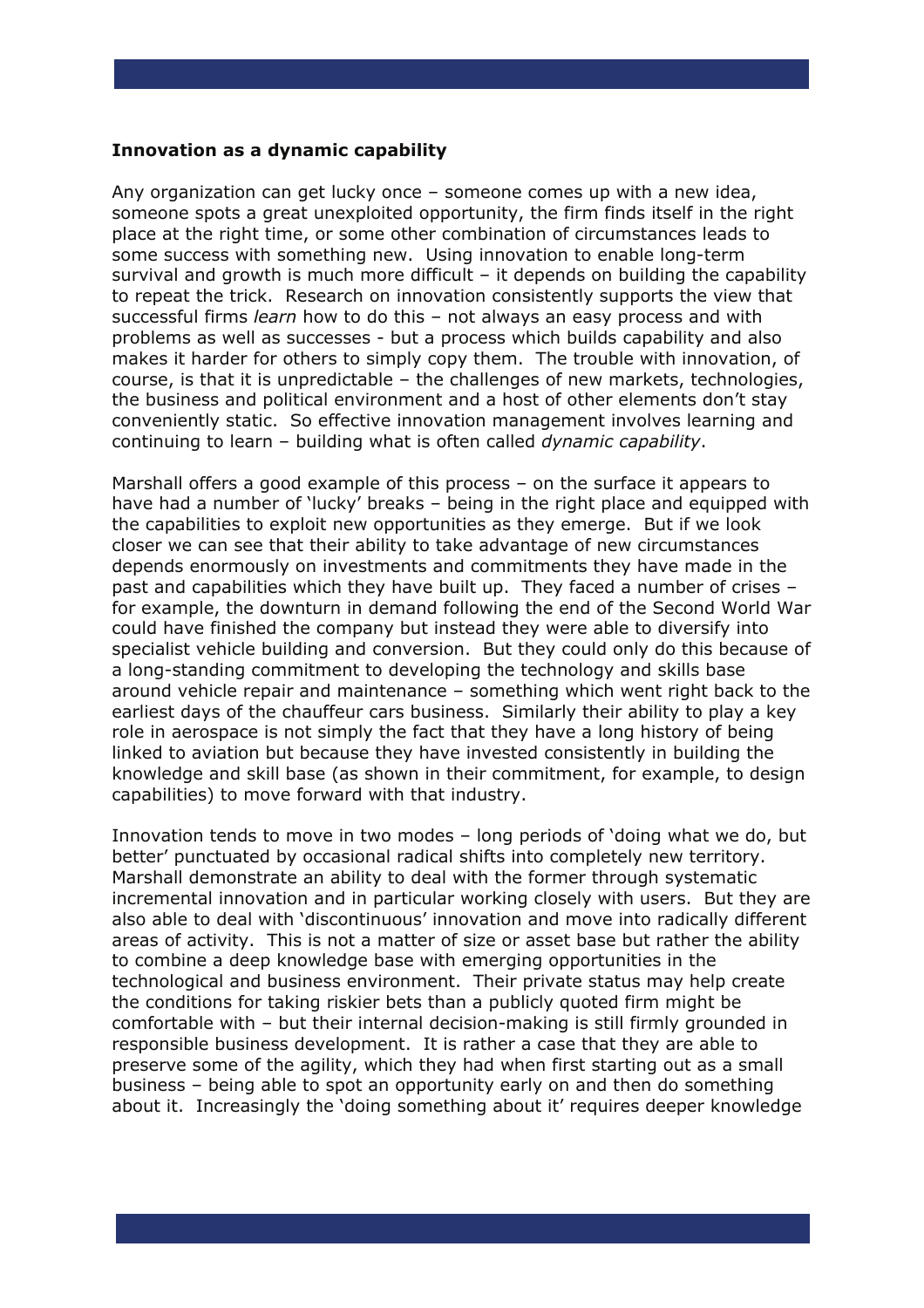resources (in skills, technologies, market understanding, etc) but these have been systematically and proactively developed over many years – as their investment in human capital demonstrates.

In many ways their innovation success is not down to a formal innovation plan or even a specific innovation structure such as we might find in the pharmaceutical industry. Instead it is embedded in the culture of the company – 'the way we do things around here'. Their success comes from learning and building this culture up over the long-term and might be captured in the phrase attributed to Gary Player, the famous golfer. He used to explain his consistent success by saying 'its' funny – the more I practice, the luckier I get!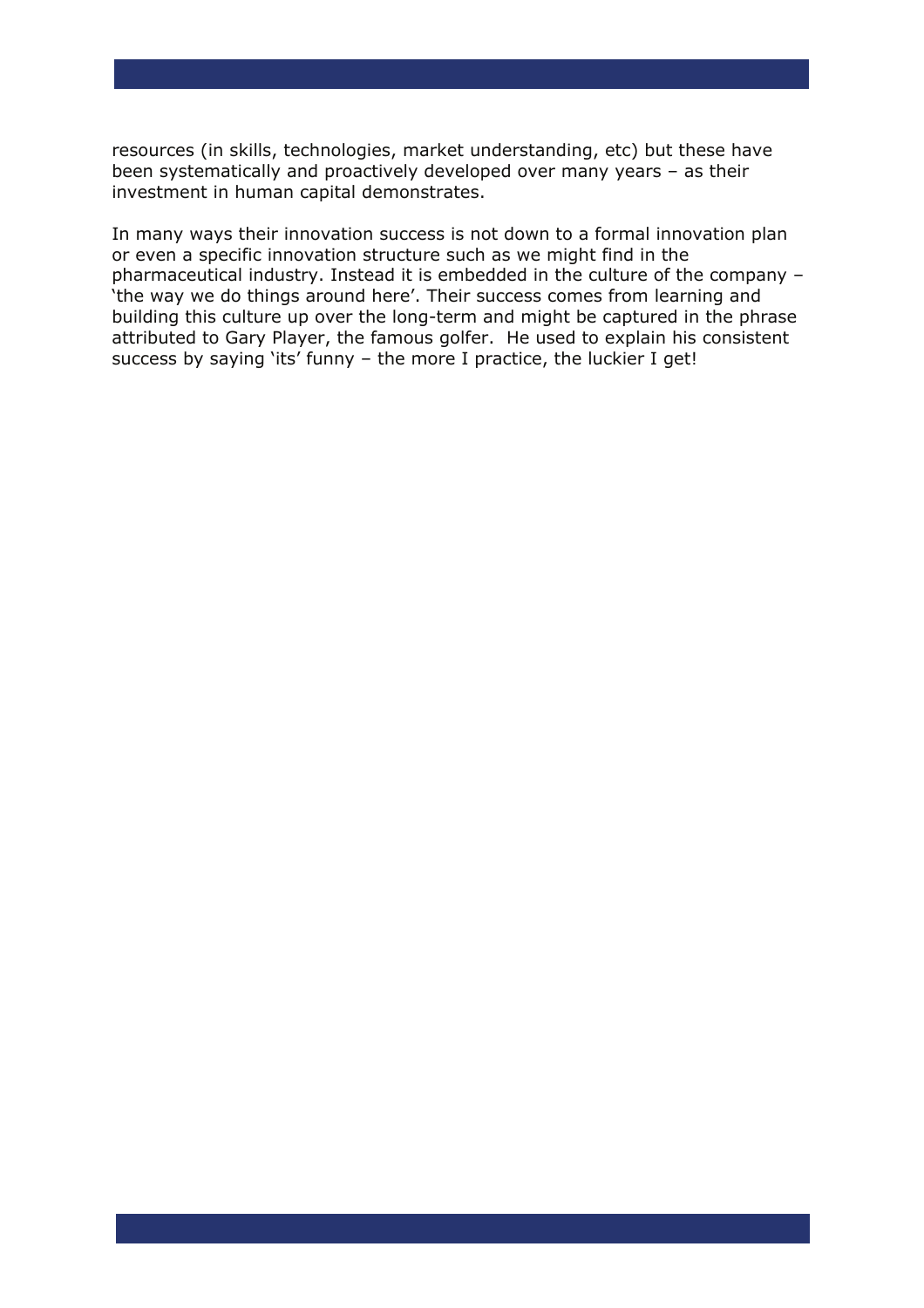## **Appendix 1: Background information on the Marshall group of companies**

Founded in 1909 with little capital as a chauffeur drive company in Cambridge, Marshall moved into the retail motor business in 1911, obtained the Austin Distributorship for Cambridgeshire in 1920 and entered the aviation business in 1929. With all its growth funded by ploughed-back profits, the Marshall Group, which is still a privately owned family Company and chaired by the third generation of the Marshall family, now has a turnover approaching £650M per annum. The Group currently has an employment of approximately 4,000 working in the fields of Aerospace engineering; design and manufacture of specialist vehicle applications, military mobility shelters and hospital surgical units; Motor Vehicle sales and after sales support; Refrigerated Transport sales and support; and Airport Property Ownership and Management. ([www.marshallgroup.co.uk\)](http://www.marshallgroup.co.uk/)

The Group looks forward to building on its strengths for the future prosperity of the shareholders and the community, based on the reputation it has earned during many years for stability, quality of workmanship, value for money and service to its many customers throughout the world.

Each of the main companies of the Group is largely autonomous and self-accountable.

#### 1. **MARSHALL MOTOR HOLDINGS**

The largest and founding company of the Marshall Group, with a turnover of around £500M per annum and just over 2,000 employees is Marshall Motor Holdings, which itself comprises four principal businesses:

#### **MARSHALL MOTOR GROUP (www.marshallweb.co.uk)**

 With 42 showrooms representing 16 different manufacturers, a turnover approaching £450M per annum and almost 1,700 employees, Marshall Motor Group is one of the largest privately owned motor dealer groups in Great Britain. Although the dealerships are largely concentrated in the Cambridge/Peterborough/Bedford area of East Anglia, Marshall Motor Group also has operations in Ipswich, Reading, Leicester, Bury St Edmunds, Melton Mowbray, King's Lynn, Lincoln, Grantham and Spalding.

 The Marshall Motor Group is widely recognised as a leader in the development of large multi-franchise sites. The most impressive example of this is the Marshall Car Centre, which was opened on Marshall-owned land opposite the Airport on Newmarket Road in Cambridge by HRH The Prince Michael of Kent in 1995. The Marshall Car Centre occupies nearly half a mile of prime retail land on this important entry route into Cambridge and remains unique in scale and concept in Great Britain. With eleven different vehicle manufacturers represented, together with a substantial dedicated used car sales operation and a 60,000ft<sup>2</sup> parts warehouse, Marshall Car Centre customers enjoy unrivalled choice and levels of customer service.

 Marshall also operates a similar multi-franchise operation in the Boongate area of Peterborough, where seven dealerships are situated side-by-side.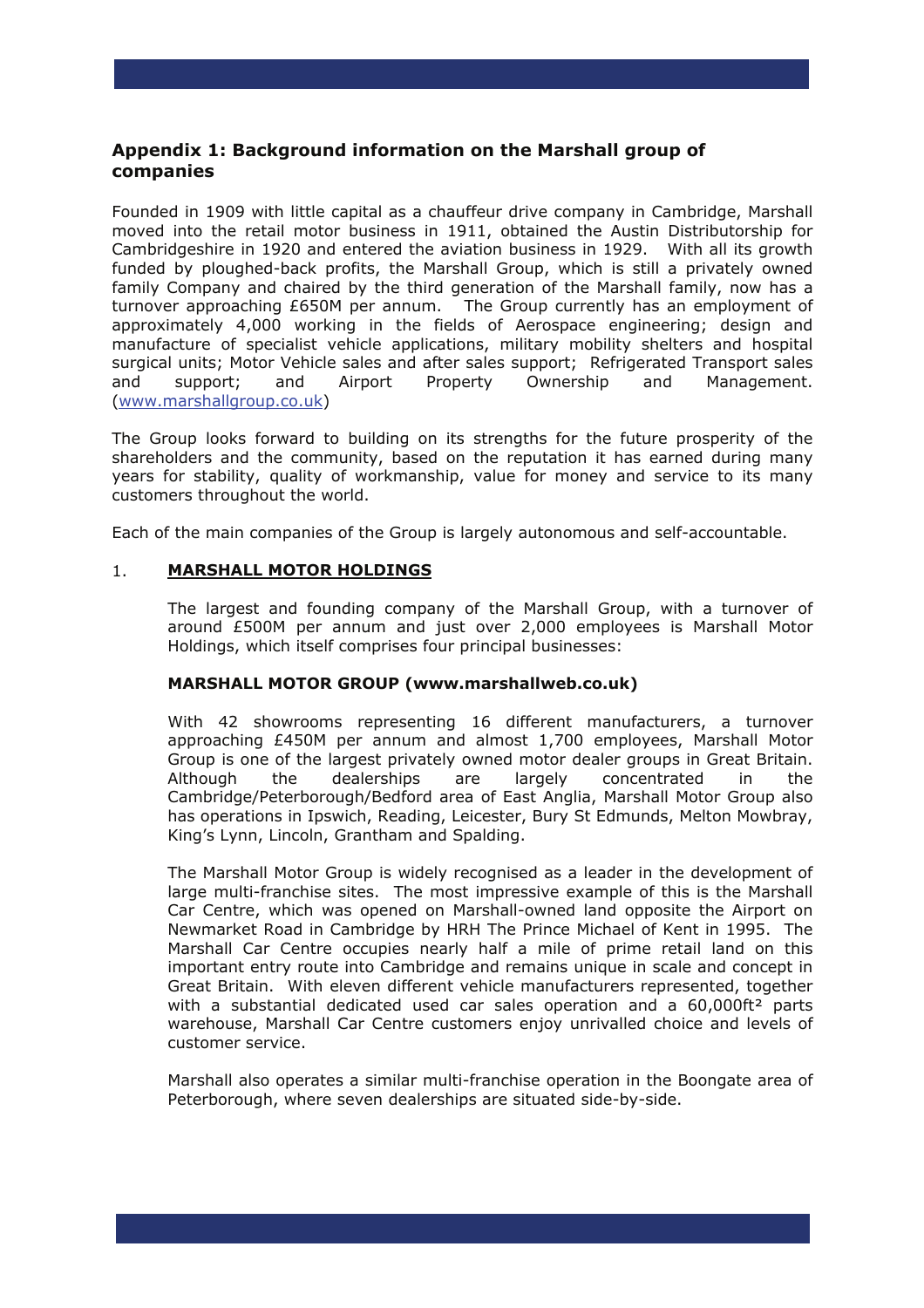#### **MARSHALL THERMO KING (www.marshallthermoking.co.uk)**

Founded in 1972, Marshall Thermo King now has 12 depots covering England, a turnover of around £35M per annum and 270 employees. Marshall Thermo King specialises in the sales and after sales support of advanced, vehicle-mounted, temperature control units. With nearly 130 fully equipped mobile engineers on call 24 hours-a-day, 365 days-a-year, Marshall Thermo King offers unrivalled support to transport fleet operations across the country, including those for many of the country's largest retailers.

#### **MARSHALL LEASING (www.marshallleasing.co.uk)**

With 25 employees, a turnover of around £20 million per annum, and a fleet of about 3,000 cars, Marshall Leasing fills a specialist niche sector in the vehicle leasing and fleet management market. Through its offices in Huntingdon and London, Marshall Leasing has built up a portfolio of household name customer companies which value the personal attention, flexible service and the range of tailored packages available from Marshall.

#### **VTR GROUP (www.vtrgroup.co.uk)**

The VTR Group, with 30 employees and a turnover of  $E3M$  per annum, is a Midlands-based company specialising in the service and maintenance of commercial vehicle tail lifts. The company has branches in Walsall, Atherstone, Worcester, Stoke and Didcot. This, along with its fleet of mobile engineers, provides a service "around the clock" to customers from Manchester in the North to the Thames Valley in the South.

#### 2. **MARSHALL AEROSPACE LTD (www.marshallaerospace.com)**

 Marshall Aerospace, with employment which averages around 1,700 and sales approaching £120m per annum, has a wide range of international approvals and certifications, including ISO 9001 (BS5750), JAR 145 and FAA Maintenance and Repair Station, and has specialised in recent years in design, modification and maintenance support for aircraft such as:

• C-130 Hercules, for which Marshall Aerospace has been the UK Designated Company for the RAF aircraft since 1966 and Sister Design Authority since 1988. The Company has carried out a number of major modifications including fuselage stretching and wing rebuilding, and designing and implementing the installation of a wide variety of specialised equipment, including the provision of air-to-air refueling and electronic self defense capability. The company is a global leader for C-130 work, and in addition to its work for the RAF, the Company performs work on C-130s for a wide range of other air forces and civilian operators. This has recently included a major avionics upgrade for the South African Air Force, the conversion of aircraft for Austria, and ongoing maintenance work in Australia. It has received over 1,500 inputs and has carried out work for over 30 international operators of the aircraft. The Company provided support for Lockheed Martin to help with the introduction of the C-130J into RAF service and is managing, on behalf of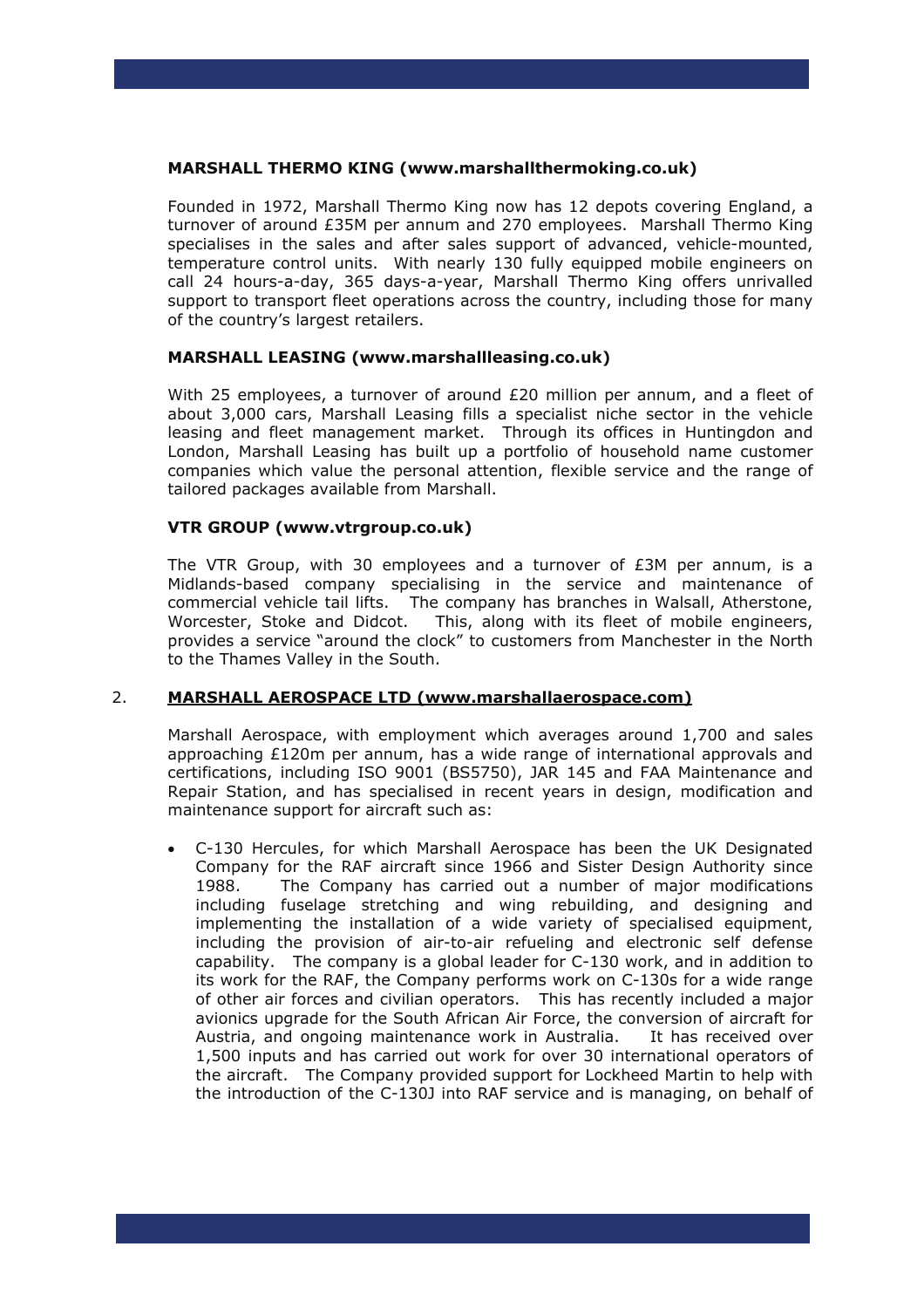Lockheed Martin, the Contractor Run Interim Logistics Support (CRILS) arrangements supporting RAF C-130J operations at RAF Lyneham.

- Lockheed L10-11 TriStar, for which the Company is the Design Authority for the Royal Air Force fleet of TriStar Tanker/Freighter aircraft which Marshall converted to these roles in 1983/92. The Company has also converted 10 passenger TriStar aircraft for use as civil freighters in the United States. Marshall Aerospace enjoys a world-wide reputation for maintenance, repair and modification of a large number of civilian operated TriStars. The Company has also designed and installed the modification of an aircraft for carriage and launch of 50,000 lb Pegasus rockets to place satellites into orbit and, subsequently, modified the same aircraft to carry X-34 a NASA Hypersonic Space Research Vehicle.
- Boeing E-3D Sentry AEW, for which Marshall is the appointed Sister Design Authority for the RAF and is currently contracted to carry out major servicing (Depot Level Maintenance) on the RAF fleet of seven aircraft.
- Marshall Aerospace's Corporate Division has been approved by Cessna since 1974 and is the only Cessna approved Citation Service Station in the UK approved on all Citation Models. From the original Citation 500 and 650 models to the advanced Citation VII, the Company is fully equipped to offer the full range of scheduled maintenance and AOG support.

A large inventory of spares is held in stock at Cambridge, to allow immediate response on maintenance work.

Marshall Aerospace is fully conversant with the CESCOM computerised maintenance system and maintains CESCOM records on the customer's behalf.

All Cessna Service Bulletins can be incorporated and engine work undertaken, including HIS and Overhaul, on all JT15D series engines.

Airworthiness and flight test staff are experts in the Citation, with several test pilots having long association with the type.

- Airbus A320 on which Marshall Aerospace carries out maintenance for a number of airlines and currently includes major servicing for KLM.
- Boeing 747-400 on which the Company has conducted modification work on over 130 aircraft on behalf of British Airways. The Company has also undertaken maintenance work for Lufthansa.
- Boeing 777 on which the Company has conducted modification and maintenance work on new aircraft for a number of airlines.
- MD-11 which has included a major interior modification programme for Delta Airlines and servicing for KLM.
- Boeing 767
- A range of other aircraft, including DC10, BAE 125, Dominie, and numerous light aircraft.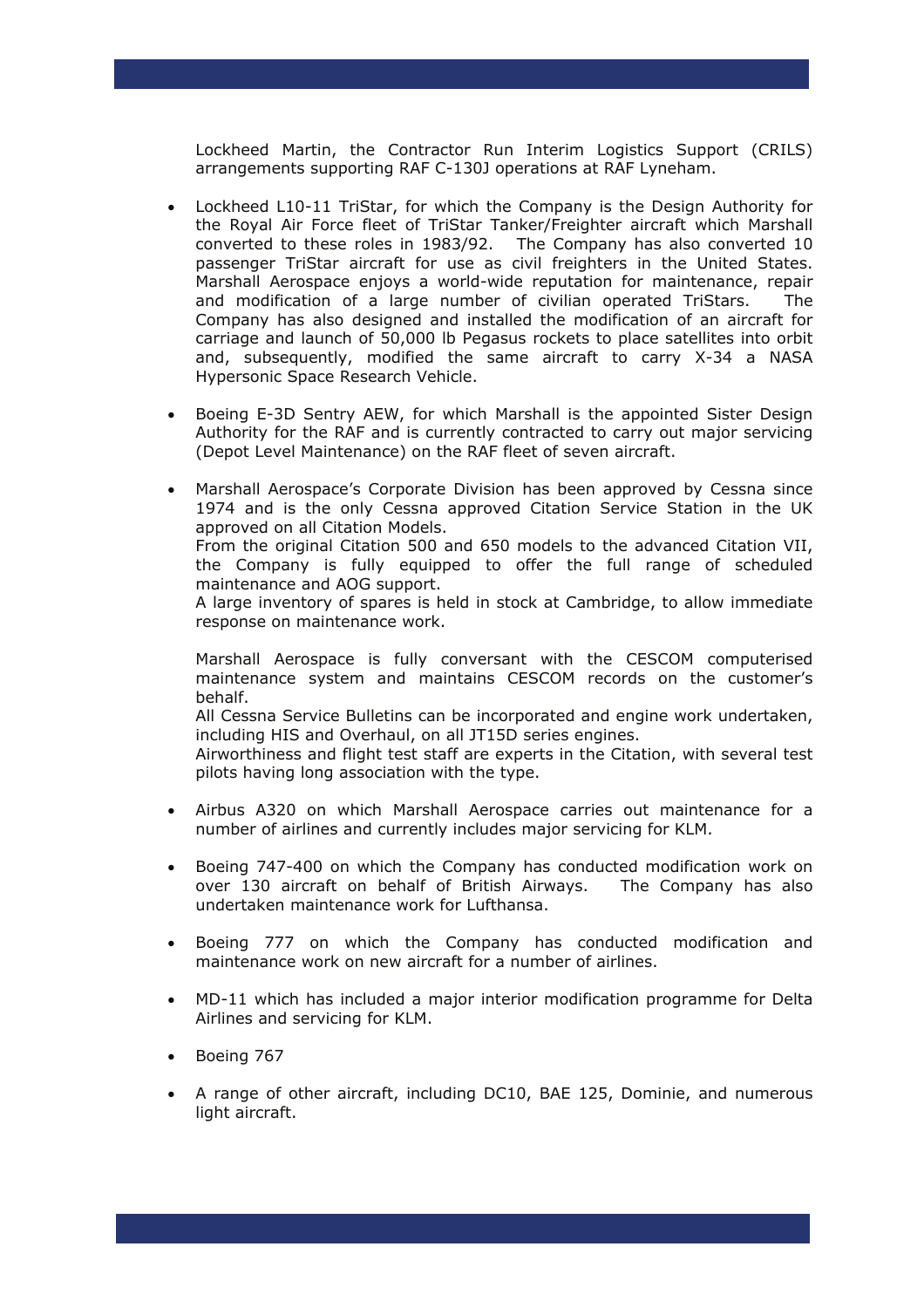• Marshall Aerospace is also working closely with BAE Systems, providing design and maintenance work to underwrite the airworthiness of the sole flyable AVRO Vulcan, which it hopes to be able to return to flight.

 A major strength of the Company's aerospace business is its Aircraft Design Office. Notable past achievements have included the design and build of the Concorde droop nose and visor in 1967, and a space sled for medical research which flew 121 orbits in the Space Shuttle "Challenger" in 1985. The Design Office also undertakes considerable work associated with modification and maintenance programmes, which has recently included an avionics update for the RAF fleet of navigation training Dominie aircraft. Recent programmes include a major avionics update and integration programme on C-130 Hercules aircraft for the South African Air Force. The Company's Aircraft Design Office is equipped with the latest Sun CAD stations with a variety of software programs, including Mentor Graphics for avionics and wiring, MEDUSA and CADAM for twodimensional structure design, and NASTRAN advanced finite stress analysis. The Company introduced CATIA in 1998 to provide three-dimensional structural design and this was updated to CATIA series 5 in 2000. The Design Office also uses desk-top publishing programs for technical publications.

 The Company's extensive Manufacturing facilities comprise state-of-the-art CNC milling machines, automatic lathes, a 35 ft bed sculpture milling machine, specialist pipe bending equipment including of double skin pipes, and 5-axis CNC inspection equipment. Recent products include the manufacture of Marshall designed lightweight long-range fuel tanks for Boeing MD-11 aircraft, the manufacture of freight doors for Gulfstream IV aircraft, and a range of nonaircraft precision work including airport signs, military bridge components, high-technology windows for the House of Commons' new administrative building, and railway carriages. The Company is currently engaged in a major manufacturing project, producing Marshall designed revolutionary lightweight fuel tanks for Boeing 747 –400 aircraft, and Boeing 777 aircraft.

 The Company also provides extensive engineering support for a number of customers on a worldwide basis, including Post Design Service work, management of rotables and maintenance support.

 The Company has hangar space sufficient to accommodate, at the same time in full flying trim, up to three Boeing 747-400 aircraft, or up to six wide-bodied aircraft (TriStar or MD-11 etc) and up to 12 C-130 aircraft, eight Gulfstream aircraft (or BAe 146) plus over 50 assorted smaller aircraft ranging from Citation down to Cessna 152s.

 A Marshall Aerospace subsidiary company, **Aeropeople** ([www.aeropeople.com\)](http://www.aeropeople.com/) provides trained manpower to a wide range of international customers.

 Marshall **Aerospares**, with an inventory of over 55,000 parts and a dedicated team of spares and rotables controllers, is one of the leading businesses in its field providing 24 hours a day, seven days a week service.

#### 3. **MARSHALL SPECIALIST VEHICLES LTD (www.marshallsv.com)**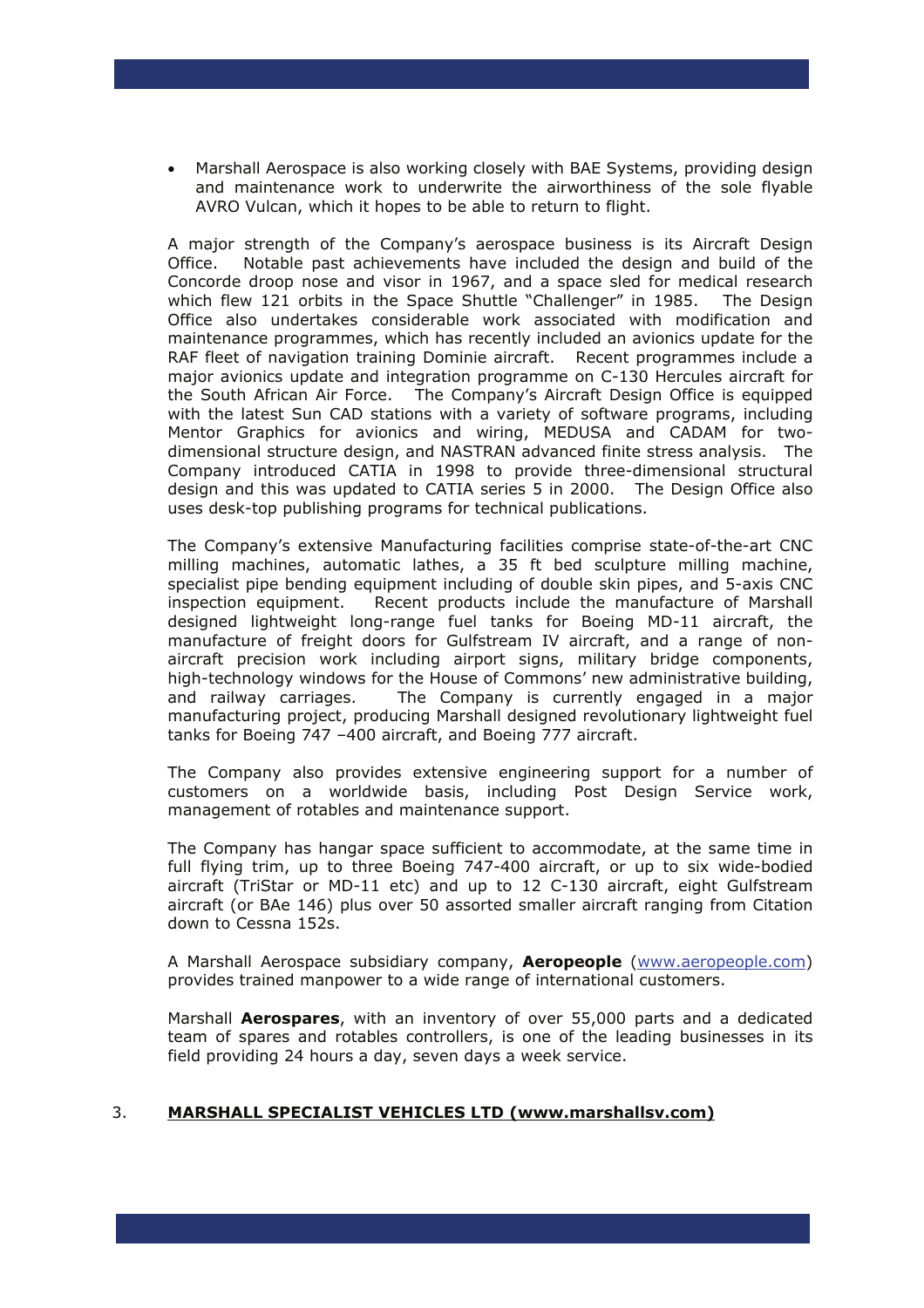Established in 1946, Marshall Specialist Vehicles (MSV) is, today, a world leader in the design and supply of Mobile Military Equipment, Medical Systems, and Homeland Security Vehicles. Marshall SV is an ISO 9000/2000 company with an annual turnover in excess of £25M and an employment close to 150.

 Historically, MSV has supplied the MoD with more than 80,000 vehicle bodies and more than 5,000 tactical shelters in over 200 different configurations. Additionally, the company designed, manufactured and delivered 9,500 DROPS Flatracks which are currently in service with the British Army. MSV went on to design and supply 43 DROPS Fuel Racks as 'mobile filling stations' and 830 field ambulances on Land Rover chassis to the British Army.

 With the British Forces' change from a Cold War emphasis to a Rapid Reaction Expeditionary Force, MSV's military business has changed from being an equipment manufacturer to a Systems Integrator. MSV's Military business is centred around providing deployable Systems for the UK MoD and Military customers world-wide. Currently, MSV is a Prime contractor for the supply of mobile Field Hospitals, Power Pack Repair Facilities, and Mobile Bakeries. MSV also designs and integrates Ground Stations for the Stand-off Radar (ASTOR) project and the Battlefield Communication (Cormorant) project.

 Very recently, MSV has branched into the provision of vehicle systems for use by the Emergency Services in the event of terrorist attacks on the homeland. MSV is a major player in providing solutions to deploy various countermeasures equipment to satisfy the Homeland Security measures being put into place by the UK Government.

 MSV also provides Modular Surgical Facilities to the NHS. Indications are that MSV's Modular Medical Systems Group is set to become an important part of the business as NHS hospitals rush to modernise their infrastructures.

#### 4. **MARSHALL OF CAMBRIDGE AIRPORT PROPERTIES LTD**

 The Group owns the 475 acres to the South of Newmarket Road which comprises the Airport itself and its 50 acre industrial area, as well as 70 acres of industrial land on its North Works. A total of 1.25 million square feet of hangars, industrial buildings, showrooms and offices are occupied by Marshall Aerospace, Marshall Specialist Vehicles and the Marshall Motor Group's unique Marshall Car Centre and Airport Garage. The Group also owns 250 acres of farmland to the North and East of the airfield and in its property portfolio in Cambridge are included two investment properties, The Quorum and the Greenhouse Park Innovation Centre.

#### 5. **CAMBRIDGE CITY AIRPORT (www.cambridgecityairport.com)**

 Marshall owns and operates Cambridge City Airport. The airport maintains a full Public Use Licence which, among other requirements, includes a team of licensed Air Traffic Control Officers and supporting staff, as well as fully qualified Fire and Rescue Service staff, dedicated security staffs and some of the most up-to-date major fire appliances. The Airport has an Instrument Landing System, a digitised colour radar approach facility, an NDB and a DME. A new Control Tower was commissioned early in 2000, and an area radar was commissioned in 2002.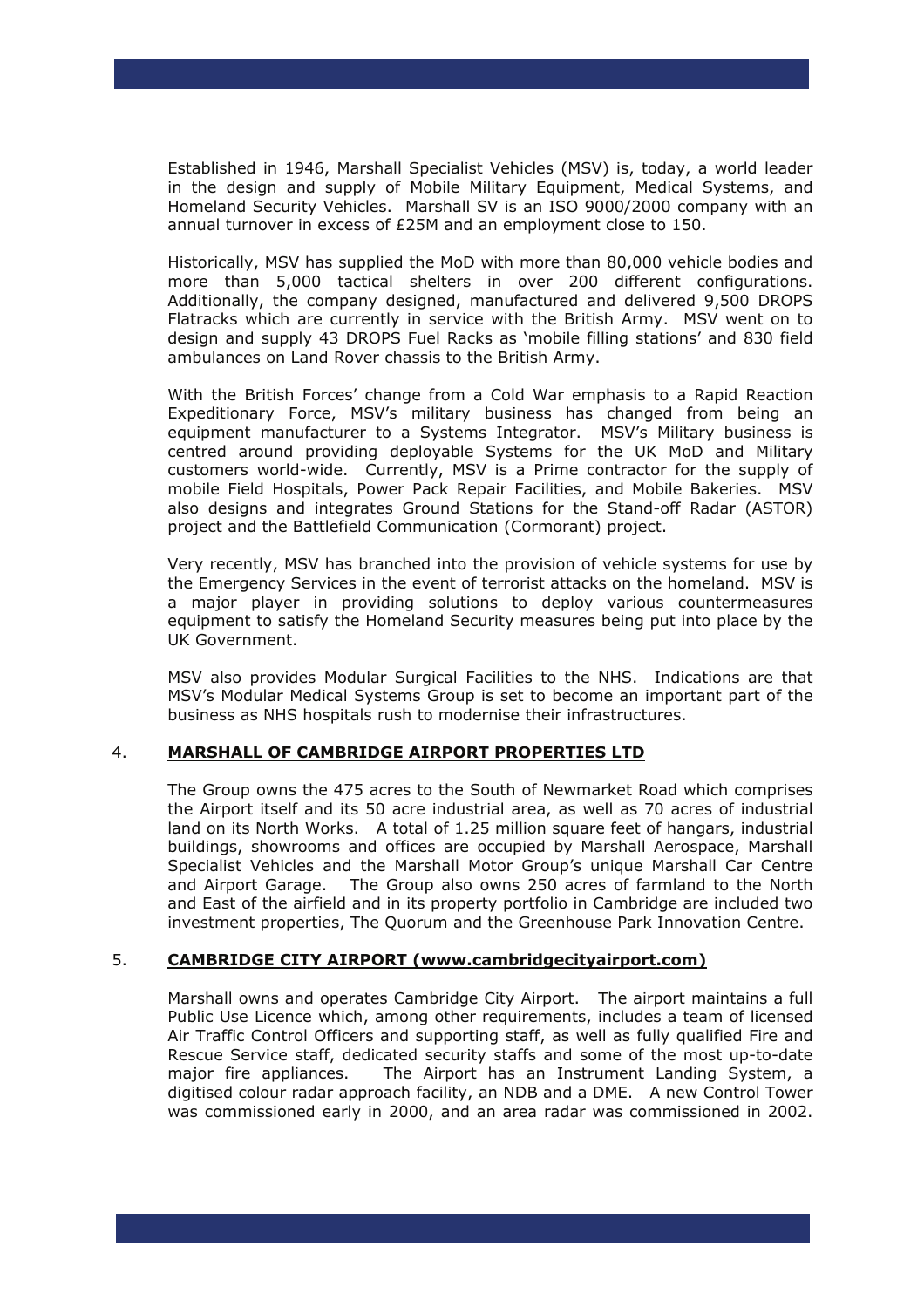The first part of the main runway was built in 1953 and progressively extended to its current 1,965 metre length. The runway is capable of accepting most aircraft types, including wide-bodied jets, which includes Boeing 747-400 aircraft.

The extensively equipped and up-to-date modern International Airport provides excellent facilities for business travel through the Marshall Executive Air Centre, together with holiday and recreational flights to and from Cambridge. As a particularly well equipped Regional Airport, Cambridge City Airport is available to make an important contribution to the future development of air transport in the region. The Airport is of particular importance to Cambridge University for conferences, the support of horse racing at Newmarket, and the bloodstock trade in general. The Airport also supports a wide variety of military test flying, flying training and business flights.

#### 6. **MARSHALL EXECUTIVE AVIATION (www.marshallexecair.com)**

 Based at Cambridge City Airport, Marshall Executive Aviation utilises the company's very modern Citation Bravo aircraft offering a variety of aircraft charter operations through Europe and Northern Africa.

#### 7. **MARSHALL CHAUFFEUR DRIVE (www.marshalldrive.co.uk)**

Marshall Chauffeur Drive is the founding business of Marshall which started in 1909. Today, the company offers a fleet of luxury high class chauffeur drive Jaguar, Rover and Chrysler vehicles for its many customers.

#### 8. **COMMUNITY MATTERS AND EMPLOYEE DEVELOPMENT**

 The Marshall Group of Companies takes a pro-active environmental stance, and works closely with local Councils, the Environment Agency and the Government Offices of the Eastern Region on a wide range of topics.

 Marshall of Cambridge, as the major engineering employer in the region, maintains particularly strong links with Cambridge University, local colleges, the Training & Enterprise Council and Business Link, The Cambridgeshire Chamber of Commerce and Industry, The Science and Technology Regional Office (SATRO), EEDA (East of England Development Agency), the new Learning & Skills Council, Connexions, the County, City and District Councils, as well as with a variety of Residents' Associations and Parish Councils. The airport has an active Consultative Committee which acts as an important interface with the local community. The Company also provides strong support to the Cambridge Air Training Corps Squadron. All of these relationships help maintain the harmonious relationship between the Company and the communities where its businesses are located.

The Group of Companies and its employees participate in a wide range of community projects including: wildlife, the arts, sport, healthcare, education and charities. There is also a diverse programme of visits to the Company's Airport Works premises. The Company supports a number of local schools and has "sponsored" three Cambridge Schools, Teversham Church of England Primary School, Bottisham Village College and Coleridge Community College, where dedicated members of staff assist with Science, Engineering and Mathematics